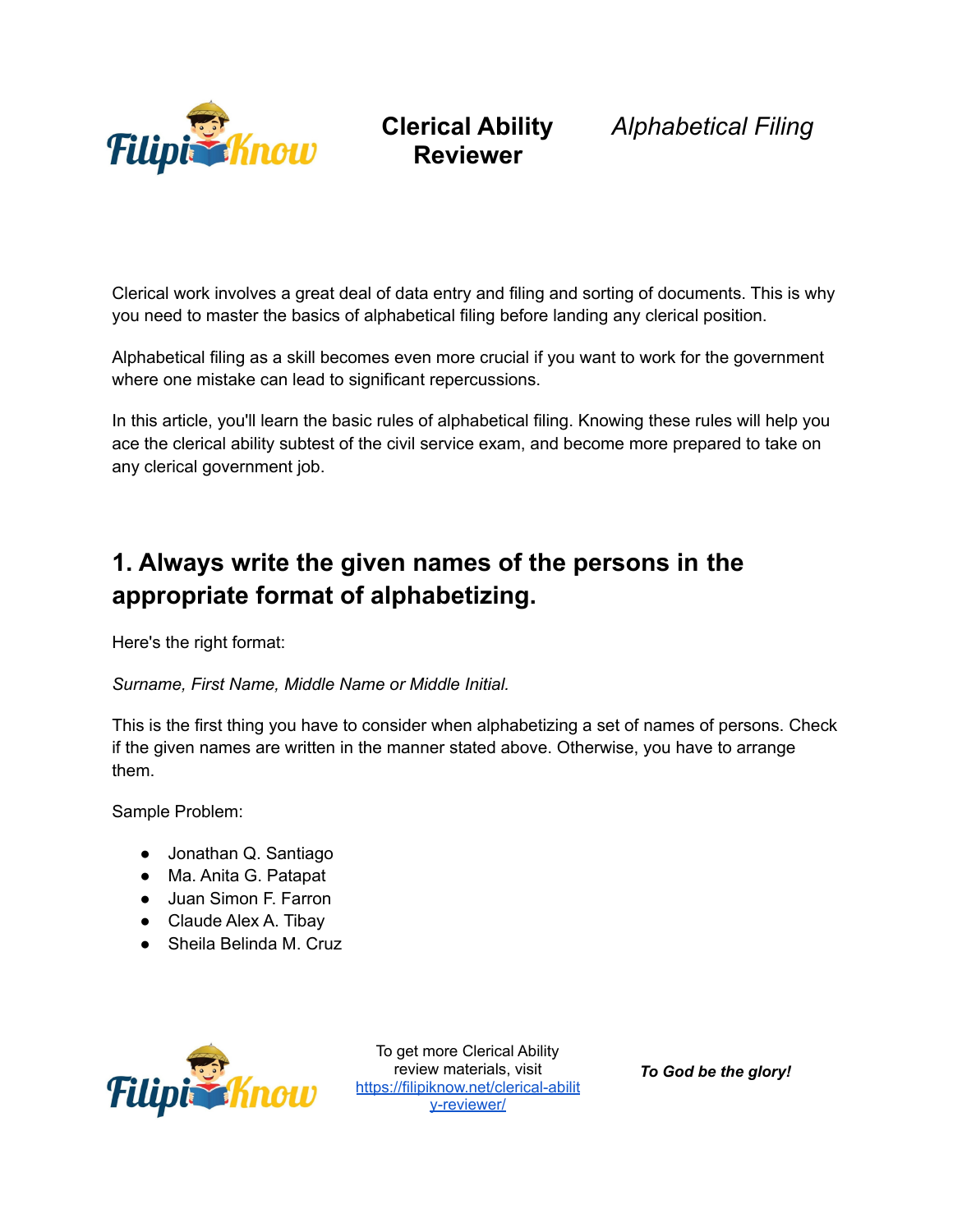

**Clerical Ability** *Alphabetical Filing*

Notice that the given names are not written in the way as stated above. Thus, you need to arrange them in this manner:

- Santiago, Jonathan Q.
- Patapat, Ma. Anita G.
- Farron, Juan Simon F.
- Tibay, Claude Alex A.
- Cruz, Sheila Belinda M.

Finally, we can now alphabetize the given names:

- Cruz, Sheila Beilnda M.
- Farron, Juan Simon F.
- Patapat, Ma. Anita G.
- Santiago, Jonathan Q.
- Tibay, Claude Alex A.

### **2. Names without middle initial or middle name are filed first before the names with a middle initial or middle name.**

The principle of *"nothing comes before something"* applies in this kind of situation. That is, the name without a middle name comes before a name with a middle name.

Sample Problem:

- Juan Simon Patapat Toledo
- Juan Simon Toledo

Note that the name *Juan Simon Toledo* has no middle name. Thus, this comes before the name *Juan Simon Patapat Toledo* which has a middle name.



To get more Clerical Ability review materials, visit [https://filipiknow.net/clerical-abilit](https://filipiknow.net/clerical-ability-reviewer/) [y-reviewer/](https://filipiknow.net/clerical-ability-reviewer/)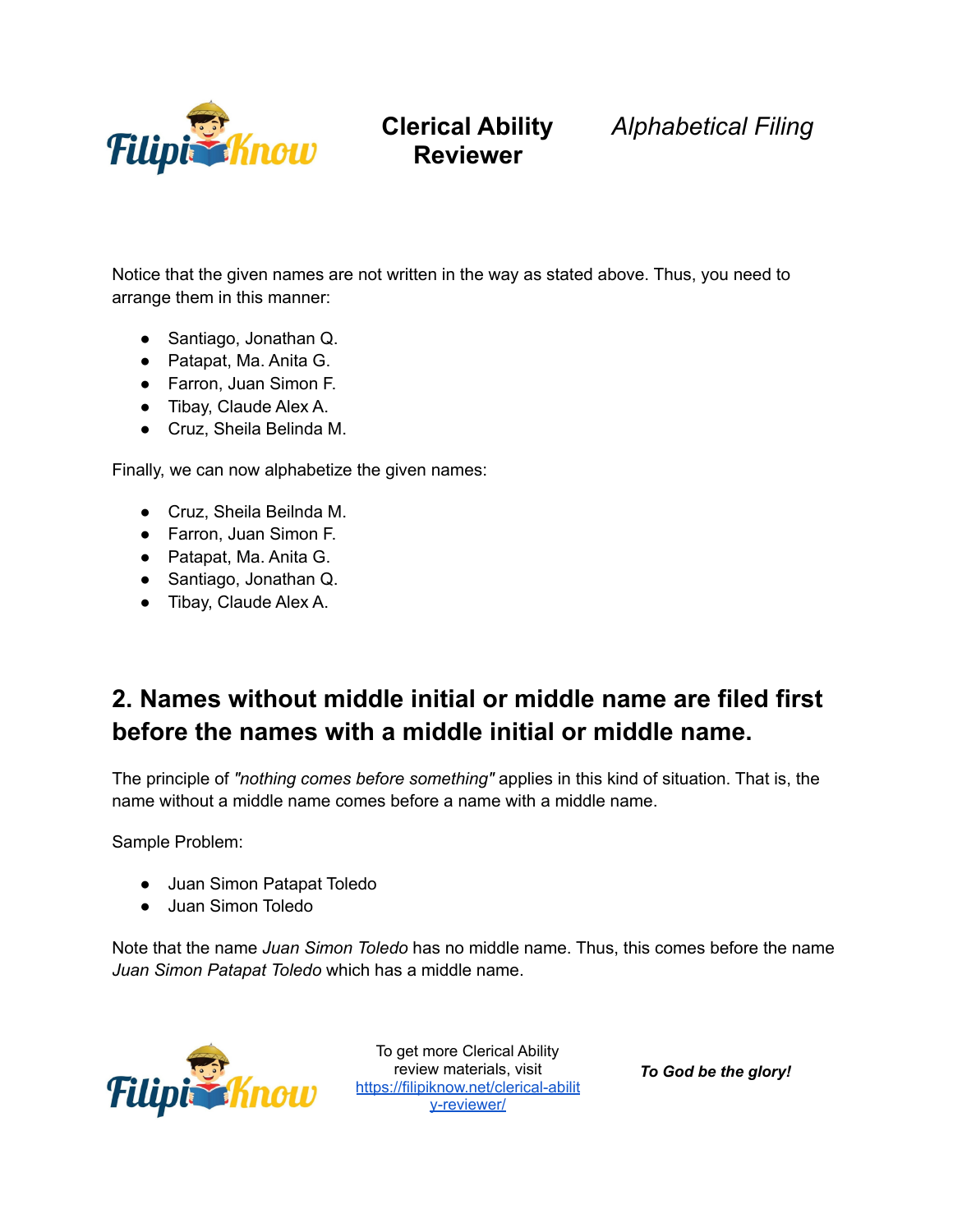

**Clerical Ability** *Alphabetical Filing*

Therefore, the correct arrangement should be:

- Toledo, Juan Simon
- Toledo, Juan Simon Patapat

#### **3. Compound surnames are treated as a single unit.**

Some surnames have a prefix that precedes another word. Examples are *Delos Reyes, Delos Santos, Dela Cruz,* and *Villa Roman.*

Sample Problem*:*

- Ma. Bertha G. Delos Reyes
- Victor A. Del Monte
- Guido Q. Santos
- Armando S. Dimaguiba

Treat compound surnames as a single unit. Afterwards, rewrite the given names such that the surname is written first:

- Del Monte, Victor A.
- Delos Reyes, Ma. Bertha G.
- Dimaguiba, Armando S.
- Santos, Guido Q.



To get more Clerical Ability review materials, visit [https://filipiknow.net/clerical-abilit](https://filipiknow.net/clerical-ability-reviewer/) [y-reviewer/](https://filipiknow.net/clerical-ability-reviewer/)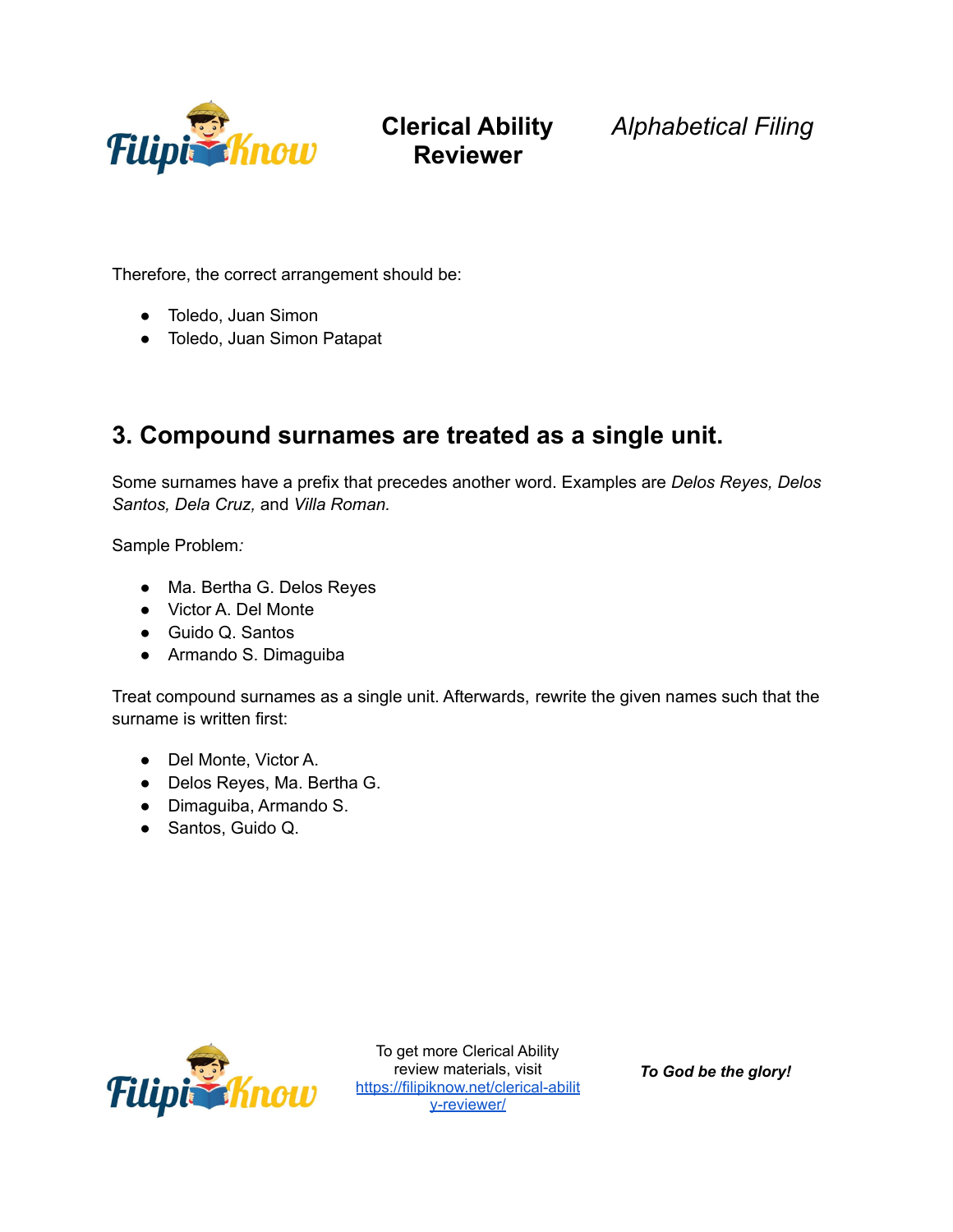

**Clerical Ability** *Alphabetical Filing*

### **4. Ignore the hyphen (-) in a hyphenated name.**

The hyphen can be found either in the surname, first name, or middle name. The important thing here is to consider these hyphenated names as one unit only and ignore the hyphen.

Sample Problem:

- Ma. Leticia U. Manansala-Patapat
- Arnold G. Smith-Nomad
- Antony Q. Toledo-Santiago
- Adrian P. Ramos

Consider the hyphenated words as a single unit only (ignore the hyphen). Afterward, write the given names such that the surname is written first:

- Manansala-Patapat, Ma. Leticia U.
- Ramos, Adrian P.
- Smith-Nomad, Arnold G.
- Toledo-Santiago, Anthony Q.

## **5. Name suffixes such as Jr. and Sr. as well as designations such as Ph.D. and CPA are written as the last unit of the name.**

Suppose that the given name is *Juan Gregorio F. Patapat, Sr.*

Arrange the given name in the format *Surname, First Name Middle Name, Name Suffix.*

Hence, the given name must be written as *Patapat, Juan Gregorio F., Sr.*



To get more Clerical Ability To get more sister.<br>review materials, visit<br>review moticlerical [https://filipiknow.net/clerical-abilit](https://filipiknow.net/clerical-ability-reviewer/) [y-reviewer/](https://filipiknow.net/clerical-ability-reviewer/)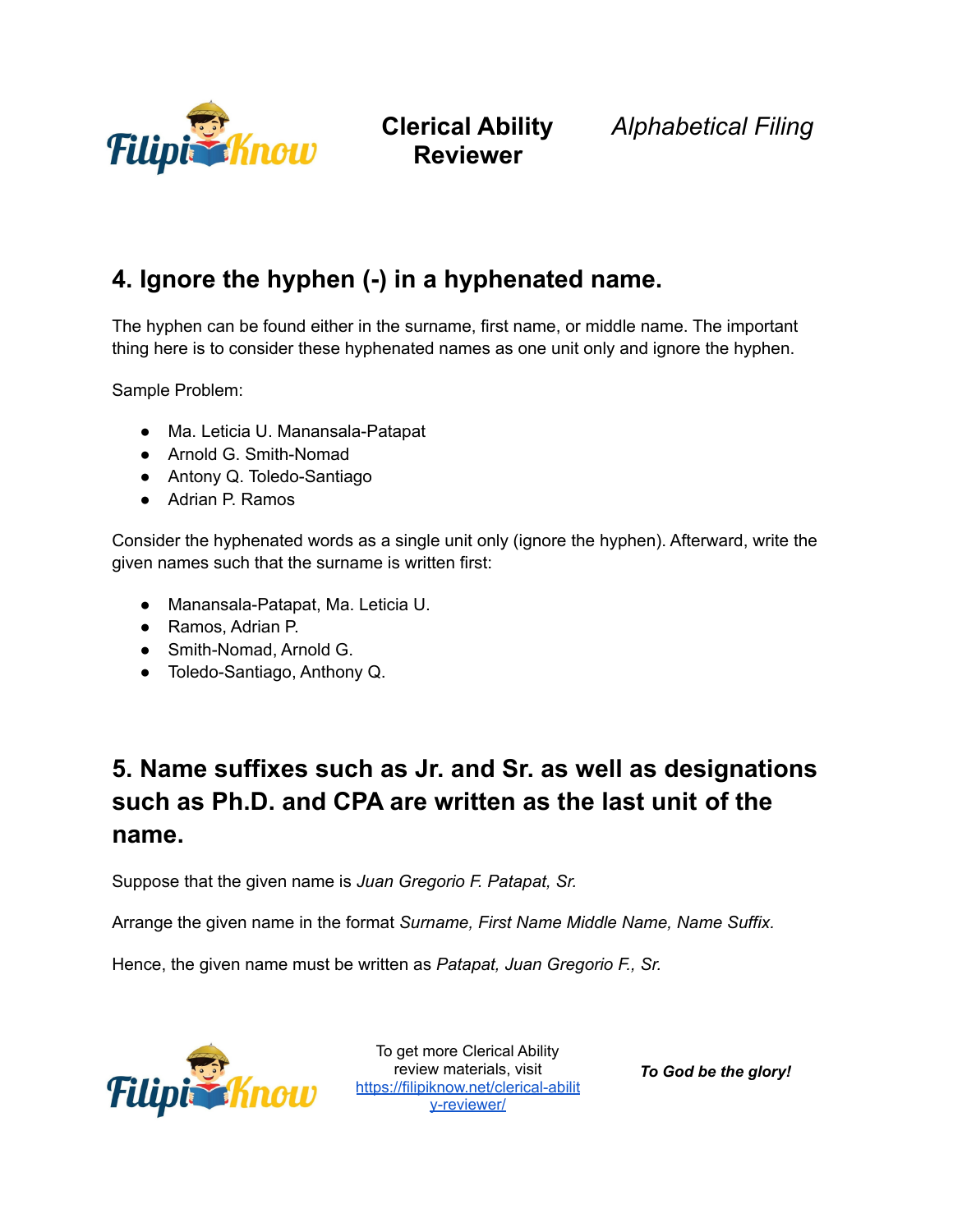

**Clerical Ability** *Alphabetical Filing*

Sample Problem:

- Victor G. Cruz, Jr.
- Ellen Q. Manansala, PhD.
- Arnold D. Delos Santos, Sr.

Write the given names in the format *Surname, First Name Middle Name, Name Suffix*. Afterward, alphabetize the given names. The answer should be:

- Cruz, Victor G. Jr.
- Delos Santos, Arnold D. Sr.
- Manansala, Ellen Q. PhD.

### **6. Name titles such as Mr., Mrs., Engr., Dr., Atty., are also written as the last unit of the name.**

In a case where a name has a title and a suffix, the suffix comes first before the title. For example, the name *Dr. Ramon P. Manansala, Sr.* must be arranged as *Manansala, Ramon P. Sr. Dr.*

Sample Problem:

- Mr. Jonathan Delos Santos, Jr.
- Dr. Anna Beth P. Dimaguiba
- Alejandro G. Agustin
- Atty. Jonathan Delos Santos, Sr.
- Jonathan Delos Santos, Jr.

Rewrite the given names following the format stated above.

● Delos Santos, Jonathan Jr. Mr.



To get more Clerical Ability review materials, visit [https://filipiknow.net/clerical-abilit](https://filipiknow.net/clerical-ability-reviewer/) [y-reviewer/](https://filipiknow.net/clerical-ability-reviewer/)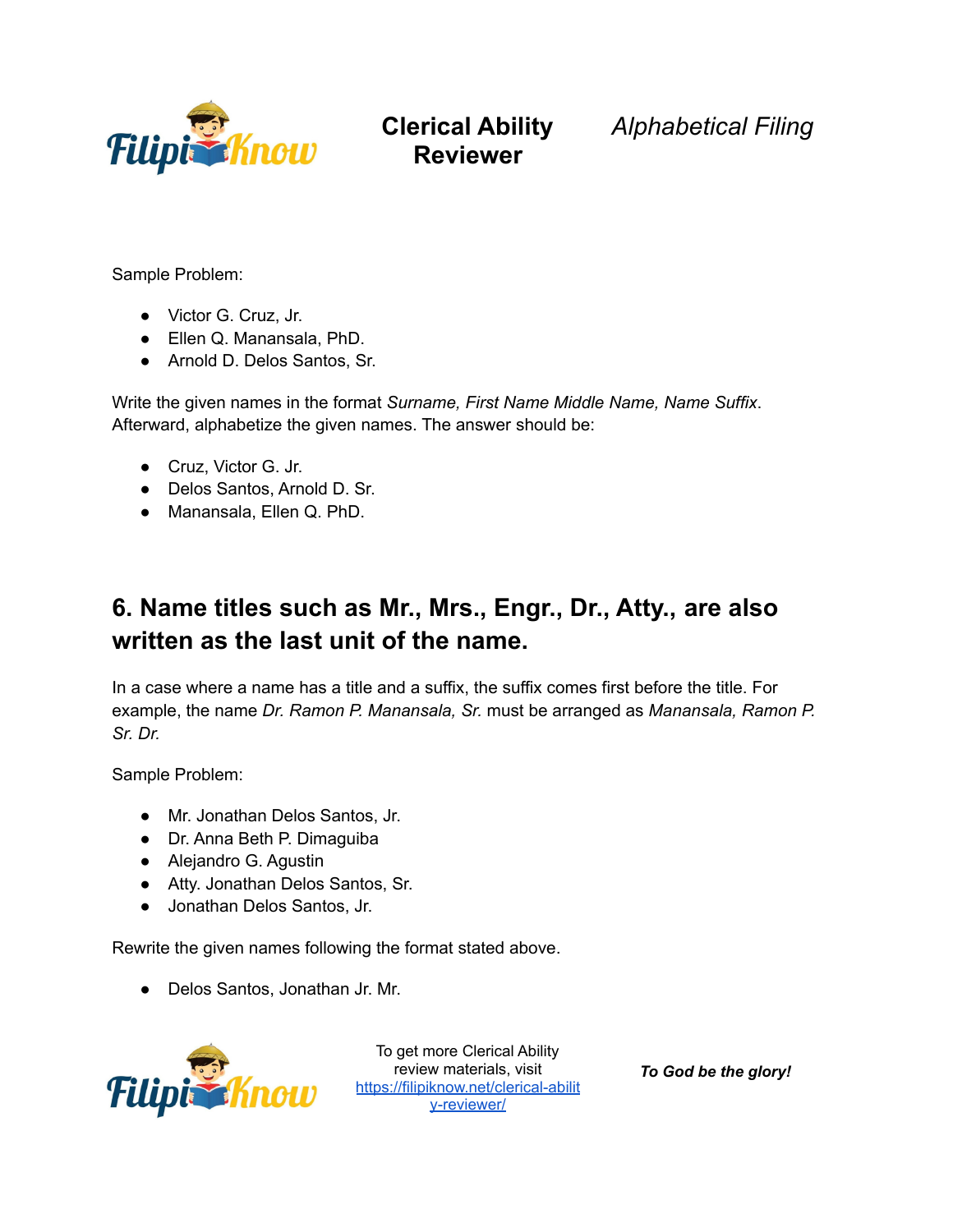

### **Clerical Ability Reviewer**

*Alphabetical Filing*

- Dimaguiba, Anna Beth P. Dr.
- Agustin, Alejandro G.
- Delos Santos, Jonathan Sr. Atty.
- Delos Santos, Jonathan Jr.

Finally, arrange the given names alphabetically.

- Agustin, Alejandro G.
- Delos Santos, Jonathan Jr.
- Delos Santos, Jonathan Jr. Mr.
- Delos Santos, Jonathan Sr. Atty.
- Dimaguiba, Anna Beth P. Dr.

## **7. If the business name has the name of the individual, write the business name in this format: Surname, First Name, Nature/Purpose of the business.**

Suppose that the given business name was *Alicia Bernardo Dental Clinic*. We must write the given business name as *Bernardo Alicia Dental Clinic.*

Sample Problem:

Alphabetize the following business names:

- Carlo Salvador Tireshop
- Michael Delos Reyes Bakeshop
- Marco Tibay Computer Shop
- Makati Clubhouse

Answer:



To get more Clerical Ability review materials, visit [https://filipiknow.net/clerical-abilit](https://filipiknow.net/clerical-ability-reviewer/) [y-reviewer/](https://filipiknow.net/clerical-ability-reviewer/)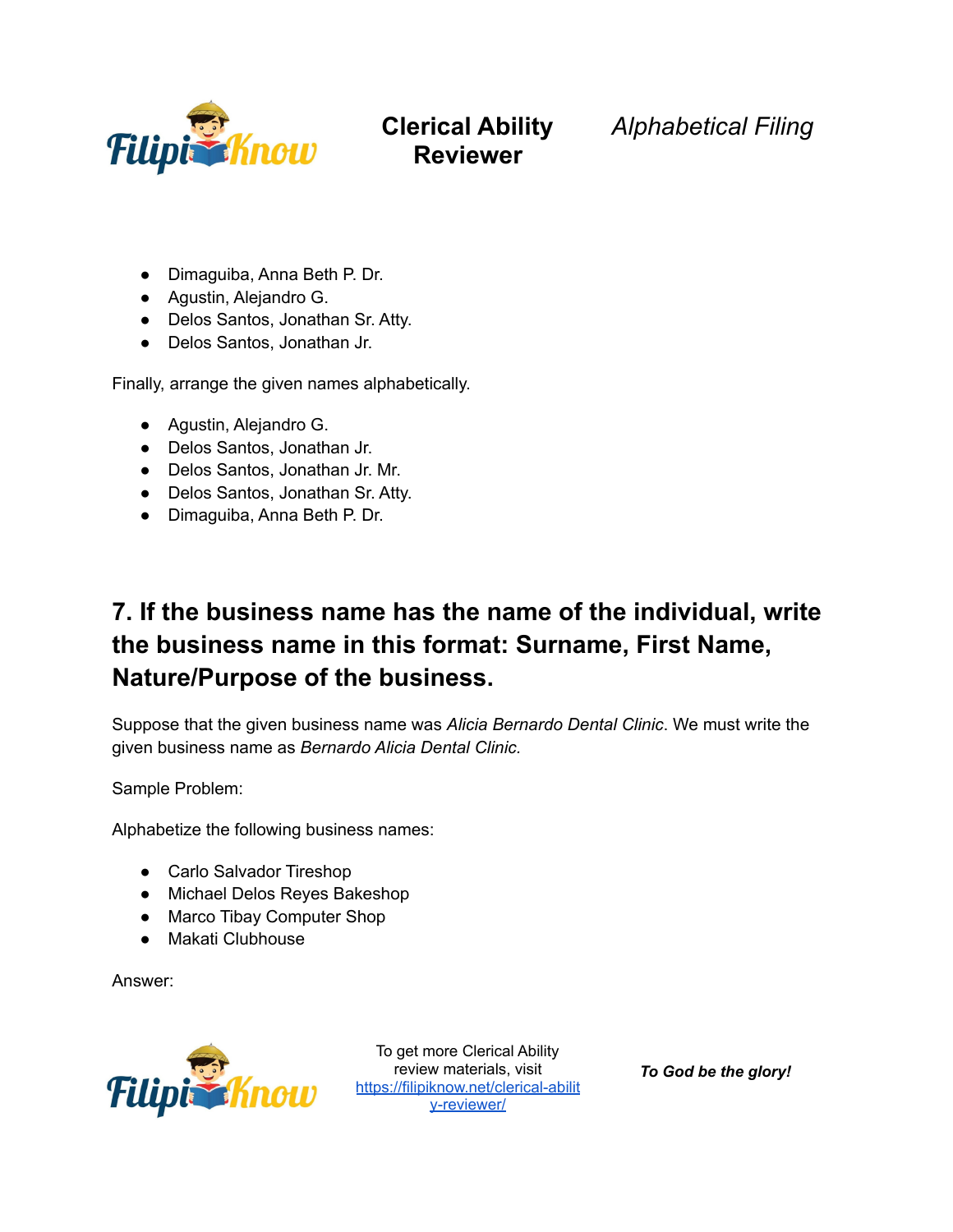

**Clerical Ability** *Alphabetical Filing*

- Delos Reyes Michael Bakeshop
- Makati Clubhouse
- Salvador Carlo Tireshop
- Tibay Marco Computer Shop

However, it is not necessary to transform business names with the name of an individual if that person is well-known.

For example, if the business name is *Jose Rizal Bookstore.* You don't have to write it as *Rizal, Jose Bookstore* since the name *Jose Rizal* is well-known.

## **8. When alphabetizing business names or organizations, ignore or drop the punctuation marks such as period(.), comma(,), apostrophe('), and hyphen(-).**

For example, business names such as *Brian's Shop* will be written as *Brians Shop*; *Charmaine's Beauty Parlor* will be written as *Charmaines Beauty Parlor*; and *Sasha-Ramon Bakeshop* will be written as *SashaRamon Bakeshop.*

Sample Problem:

- Carla's Flower Shop
- Golden Bank Incorporated
- Anita Manansala Dental Clinic
- Shiela's Beauty Salon
- Happy Place Milktea

Answer:

● Carlas Flower Shop



To get more Clerical Ability review materials, visit [https://filipiknow.net/clerical-abilit](https://filipiknow.net/clerical-ability-reviewer/) [y-reviewer/](https://filipiknow.net/clerical-ability-reviewer/)